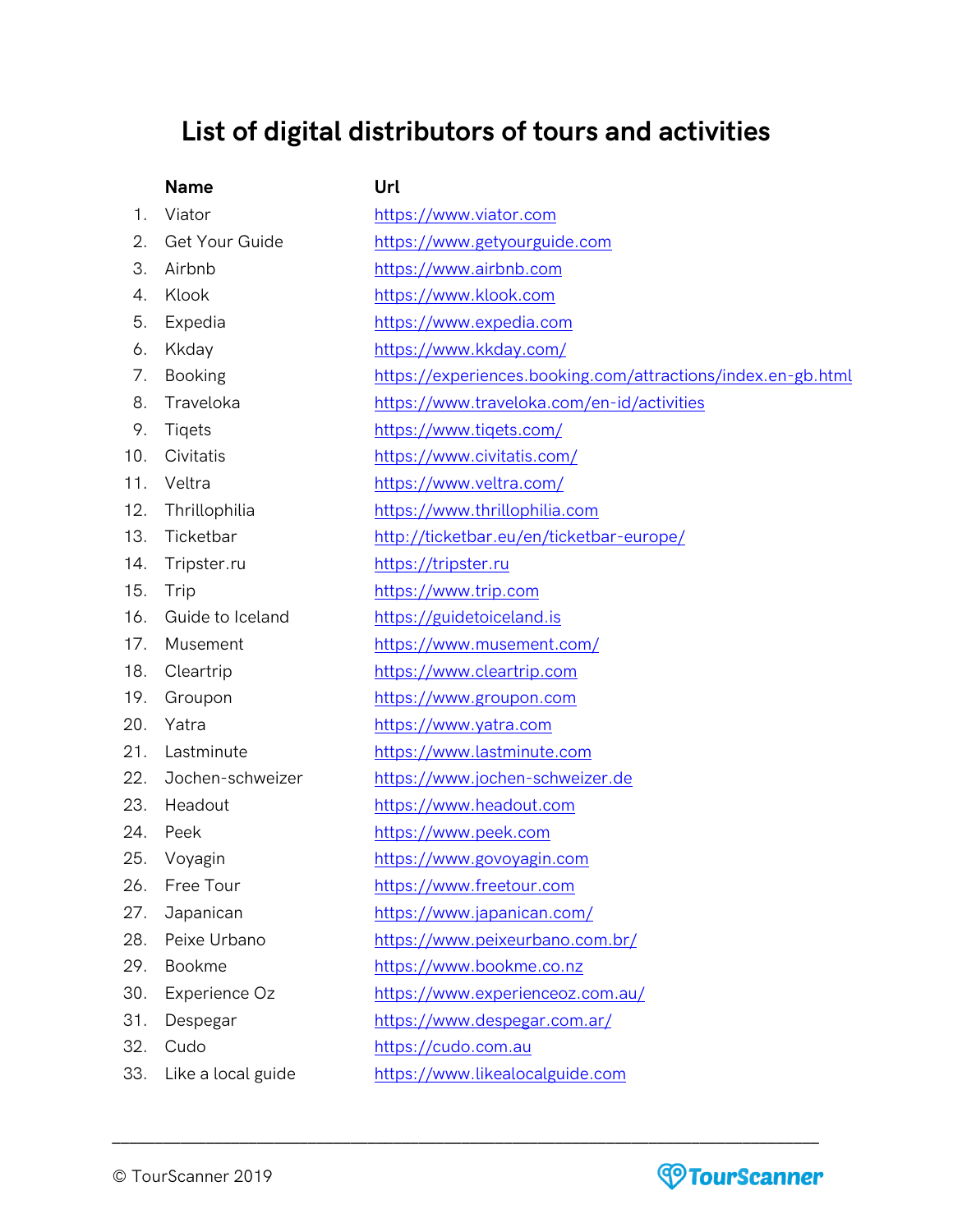| 34. | My Real Trip              | https://www.myrealtrip.com           |
|-----|---------------------------|--------------------------------------|
| 35. | <b>Curacao Activities</b> | https://curacaoactivities.com        |
| 36. | Tours4fun                 | https://www.tours4fun.com            |
| 37. | Adrenaline                | https://www.adrenaline.com.au        |
| 38. | Trazy                     | https://www.trazy.com                |
| 39. | With Locals               | https://www.withlocals.com           |
| 40. | <b>Adrenaline Hunter</b>  | https://www.adrenaline-hunter.com/   |
| 41. | Ceetiz                    | https://www.ceetiz.com               |
| 42. | <b>Red Balloon</b>        | https://www.redballoon.com.au/       |
| 43. | Go TUI                    | https://gotui.com                    |
| 44. | TicTacTickets             | https://tictactickets.com            |
| 45. | Take tours                | https://www.taketours.com/tours/     |
| 46. | Bookmundi                 | https://www.bookmundi.com            |
| 47. | Triple lights             | https://triplelights.com             |
| 48. | 365 tickets               | https://www.365tickets.co.uk         |
| 49. | Ticketone                 | https://www.ticketone.it             |
| 50. | Attractiontix             | https://www.attractiontix.co.uk      |
| 51. | Tripshock                 | https://www.tripshock.com            |
| 52. | Touron                    | https://www.touron.com.br            |
| 53. | Isango!                   | https://www.isango.com               |
| 54. | Inspitrip                 | https://inspitrip.com                |
| 55. | Much better adventures    | https://www.muchbetteradventures.com |
| 56. | Iceland travel            | https://www.icelandtravel.is         |
| 57. | Day tours 4 u             | https://www.daytours4u.com           |
| 58. | Shoreexcursioneer         | https://www.shoreexcursioneer.com    |
| 59. | Fastpasstours             | https://fastpasstours.com            |
| 60. | Sunbonoo                  | www.sunbonoo.co                      |
| 61. | Sailsquare                | https://www.sailsquare.com           |
| 62. | Shoretrips                | https://www.shoretrips.com           |
| 63. | If Only                   | https://www.ifonly.com               |
| 64. | Sharewood                 | https://sharewood.io/en              |
| 65. | Faro.travel               | https://faro.travel                  |
| 66. | Nattivus                  | https://www.nattivus.com/en          |
| 67. | My Boracay guide          | https://www.myboracayguide.com       |
| 68. | Happy to visit            | https://happytovisit.com             |
| 69. | Madeira best              | https://madeira.best                 |
|     |                           |                                      |

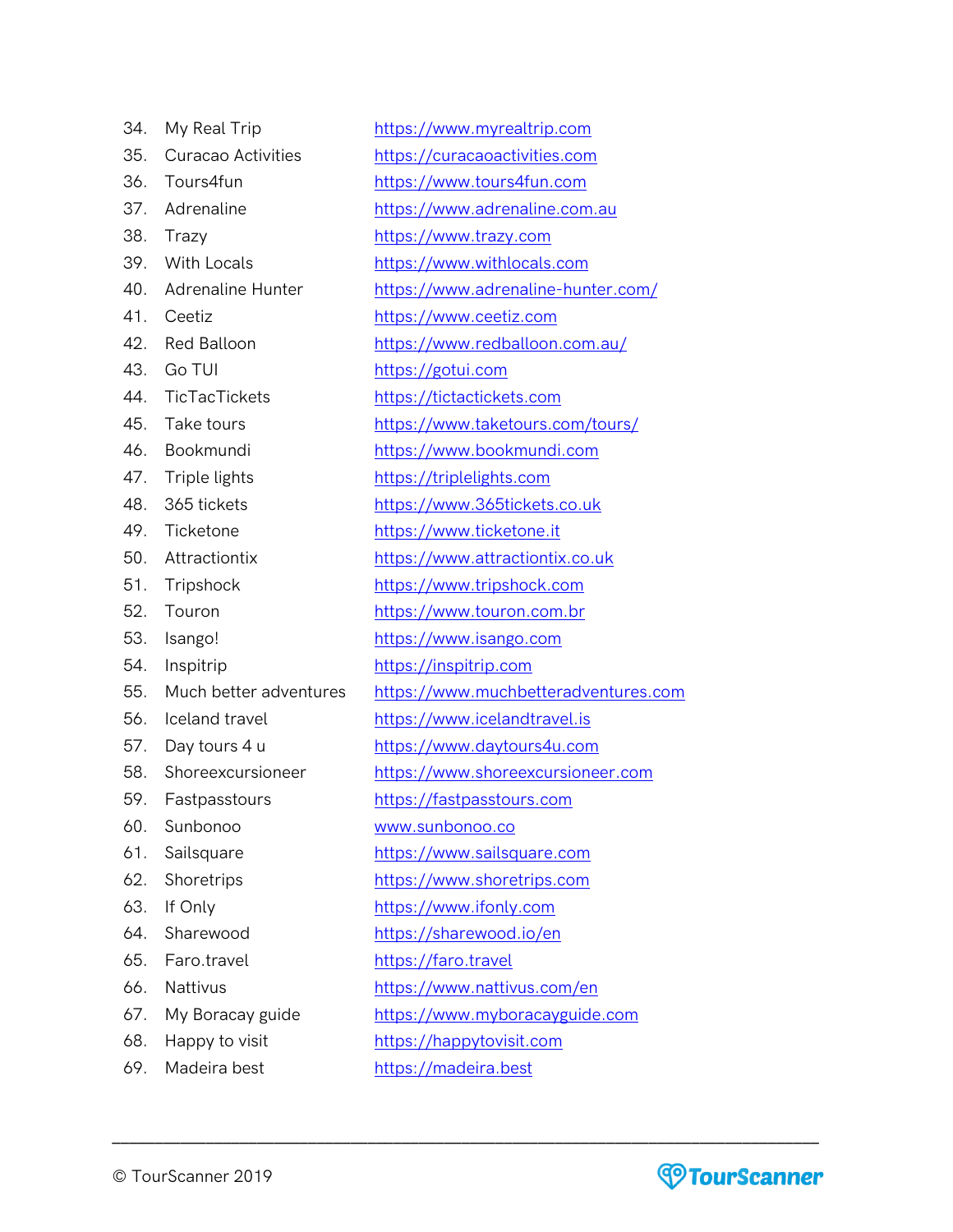| 70 | <b>Banfftours</b> |
|----|-------------------|
|    |                   |

- 71. Experitour.com [https://experitour.com](https://experitour.com/)
- 
- 
- 
- 
- 
- 
- 
- 
- 
- 81. Dotravel [https://dotravel.com](https://dotravel.com/)
- 82. Indy-Guide [https://indy-guide.com](https://indy-guide.com/)
- 
- 
- 
- 
- 
- 
- 
- 
- 
- 
- 
- 
- 
- 
- 
- 
- 
- 
- 
- 
- 103. Triscovery.com [https://triscovery.com](https://triscovery.com/)
- 
- 
- 72. Backyard travel [https://www.backyardtravel.com](https://www.backyardtravel.com/)
- 73. City Discovery [https://www.city-discovery.com](https://www.city-discovery.com/)

[https://www.banfftours.com](https://www.banfftours.com/)

- 74. Algarve fun [https://www.algarvefun.com](https://www.algarvefun.com/)
- 75. Keteka [https://www.keteka.com](https://www.keteka.com/)
- 76. Trip Guru [https://thetripguru.com](https://thetripguru.com/)
- 77. Globol <https://globol.com/en>
- 78. Tours to go [http://www.tourstogo.com.au](http://www.tourstogo.com.au/)
- 79. Eoasia <https://www.eoasia.com/>
- 80. Explora [https://explora.ph](https://explora.ph/)
	-
	-
- 83. Kilroy <https://www.kilroy.net/activities>
- 84. Lokalocal [https://www.lokalocal.com](https://www.lokalocal.com/)
- 85. Tripxoxo [https://www.tripxoxo.com](https://www.tripxoxo.com/)
- 86. Tourboks <https://www.tourboks.com/>
	-
- 87. Project Expedition [https://www.projectexpedition.com](https://www.projectexpedition.com/)
- 88. Be my guest [https://bemyguest.com.sg](https://bemyguest.com.sg/)
- 89. Adventoro [https://www.adventoro.com](https://www.adventoro.com/)
- 90. Outdoor Visit [https://www.outdoorvisit.com](https://www.outdoorvisit.com/)
- 91. Triple <https://triple.co/>
- 92. What to do [www.whattodo.ma/](http://www.whattodo.ma/)
- 93. Get local [https://www.getlocal.is](https://www.getlocal.is/)
- 94. Dirty boots [https://www.dirtyboots.co.za](https://www.dirtyboots.co.za/)
- 95. Seabookings [https://www.seabookings.com](https://www.seabookings.com/)
- 96. Vigo tour [https://www.vigotour.com](https://www.vigotour.com/)
- 97. Leezair [https://leezair.com](https://leezair.com/)
- 98. Visit Lapland [https://www.visitlapland.com](https://www.visitlapland.com/)
- 99. La vacanza [https://www.lavacanza.in](https://www.lavacanza.in/)
- 100. Tapoma [https://www.tapoma.com](https://www.tapoma.com/)
- 101. Boracay travel <https://www.boracay.travel/boracay-tours/activities>
- 102. Visitngo <https://www.visitngo.com/>
	-
- 104. Atawane [https://www.atawane.com](https://www.atawane.com/)
	-
- 105. Tickit book it [https://www.tickitbookit.com](https://www.tickitbookit.com/)